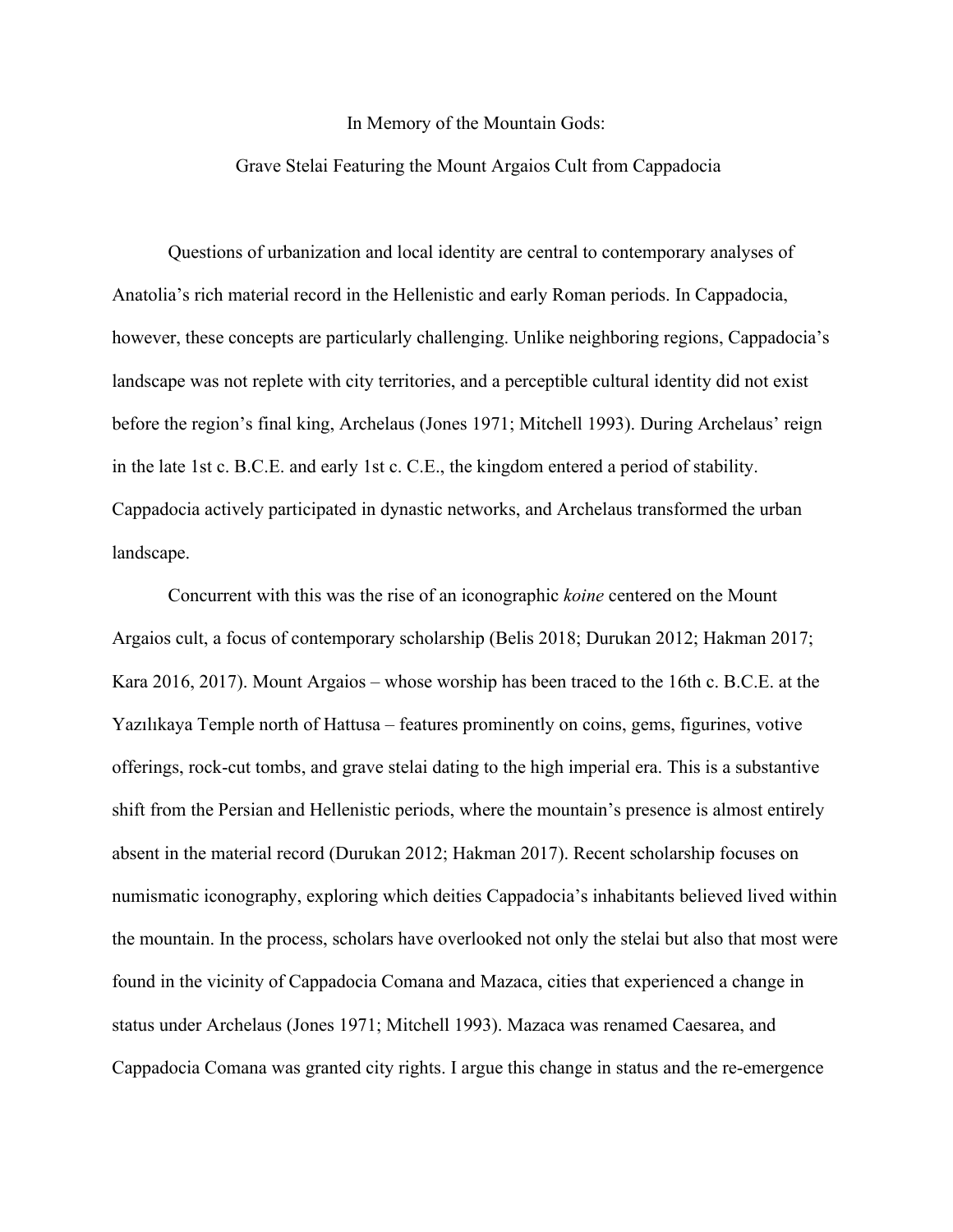of the cult in the material record are related and that the symbols of Argaios on stelai illustrate the importance of indigenous religion to constructions of civic and individual identities among the middling classes in Cappadocia.

The first part of this paper examines the iconography of a group of grave stelai from Caesarea and Cappadocia Comana previously associated with the cult of Argaios (Kara 2017); significant motifs include a triangular figure understood as an abstract representation of the mountain, as well as the lyre, phallus, thunderbolt, and crescent. In the second part of the paper, I examine evidence for the cult of Argaios on other stelai not previously associated with the cult. By undertaking analysis of this understudied cult through stelai, this paper contributes to broader discussions of identity in Roman provincial archaeology and frontier studies.

## Bibliography

- Belis, Alexis. "Mt. Argaios in Cappadocia: Reception of Sacred Mountain in the Hellenistic and Roman Periods," abstract, *Proceedings of the 149th Annual Meeting of AIA/SCS: First Paper Session:10.3, January 5<sup>th</sup>, 2018. Boston, MA.*
- Durukan, Murat. *Kappadokia'da, Argaios Dağı Çevresinde Hellenistik-Roma Dönemi Mezarları ve Ölü Kültü*. Istanbul: Arkeoloji ve Sanat Yayinlari, 2012.
- French, David. H. "Inscriptions from Cappadocia II. Museums Of Yozgat, Kirşehir, Hacıbektaş, Nevşehir, Ürgüp, Aksaray, Konya Ereğlisi, Kayseri, Sivas." *Epigraphica Anatolica* 40 (2007): 67–108.
- Hakman, Meral. "Identification of a New Cult in Cappadocia: Zeus Argaios." In *The Journal of International Social Research,* Vol. 10 (2017): 463-467.
- Jones, A.H.M. "Cappadocia." In *The Cities of the Eastern Roman Provinces*, edited by Michael Avi- Yonah, 2nd ed., 174–90. Oxford: Clarendon Press, 1971.